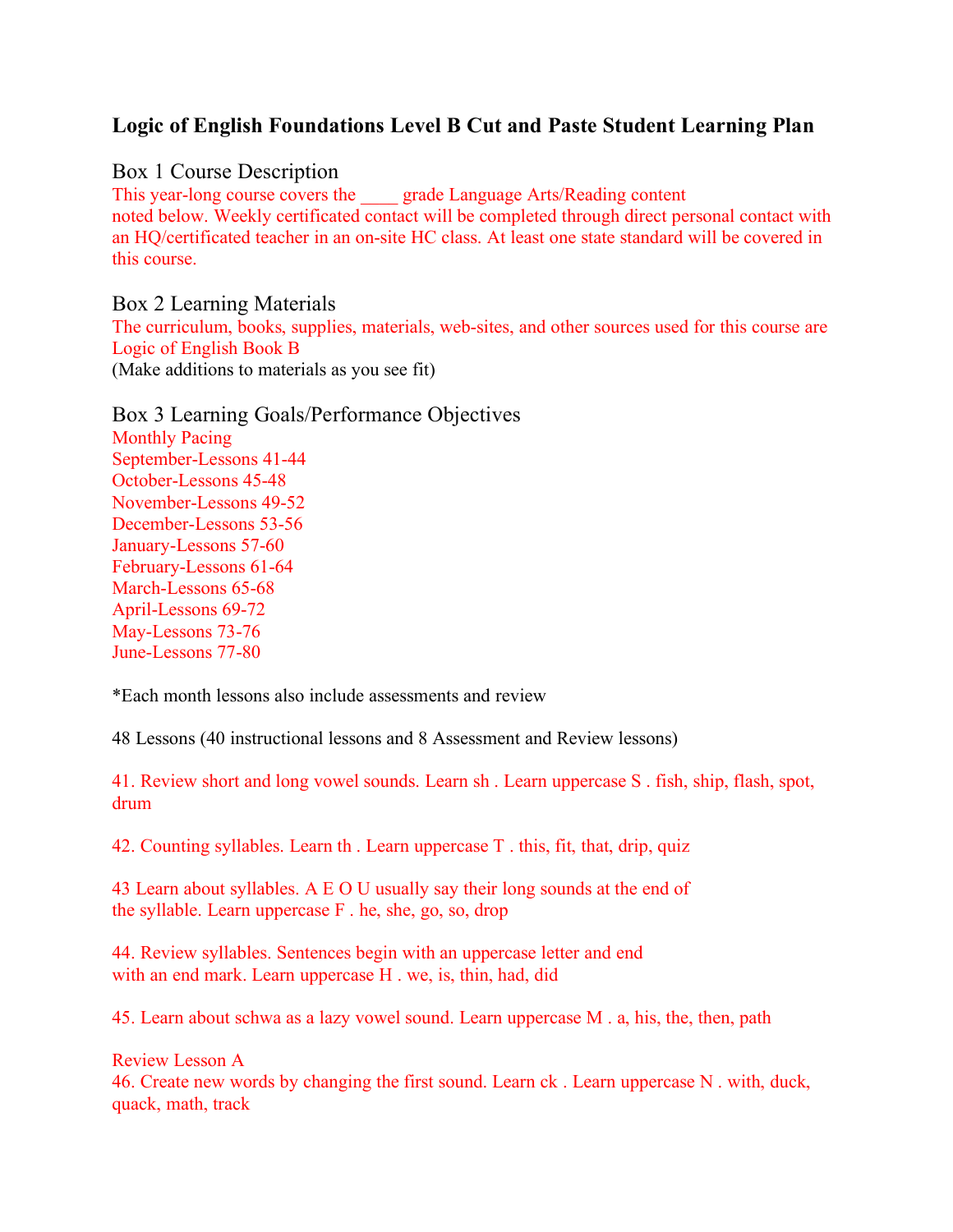47. Create new words by changing the initial sound. Two-letter CK is used only after a single, short vowel. Learn uppercase A . be, me, shut, rock, shot

48. Practice blending. Learn igh . Learn uppercase D . black, light, night, wish, snack

49. Practice blending. Learn ch . Learn uppercase B . chin, chick, no, bright, bath

50. Review short and long vowel sounds. Learn ee . Learn uppercase P . three, back, see, feel, thick

Review Lesson B

51. Review syllables. Learn er . Learn uppercase R . her, green, thank, deer, check

52. Review syllables. Learn wh . Learn uppercase W . when, which, get, stand, queen

53. To make a word plural, just add -S. English words do not end in I, U, V, or J. Learn oi oy . Learn uppercase U . boy, coin, feed, joy, bunch

54. Review short and long vowels. Learn ai ay . Learn uppercase I . play, tail, day, sleep, cheer

55. Compare the sounds /f/ and /v/. Learn uppercase J . of, as, has, free, click

Review Lesson C

56. Review long and short vowel sounds. The vowel says its long sound because of the E. made, name, stop, time, may

57. Review: the vowel says its long sound because of the E. Learn uppercase K . bike, nine, street, grape, high

58. Learn that U has two long vowel sounds. Review reading questions. Learn uppercase V . fire, cute, pick, flute, sheep

59. Review the ways to make a vowel say its long sound. Silent E words. Learn uppercase Y . like, ride, keep, pink, quick

60. Change the initial sound to form new words. Learn ng . Learn uppercase C . thing, sing, clock, snake, note

Review Lesson D

61. Listen for silent final E's. English words do not end in V. Learn uppercase E . have, give, smile, ask, sick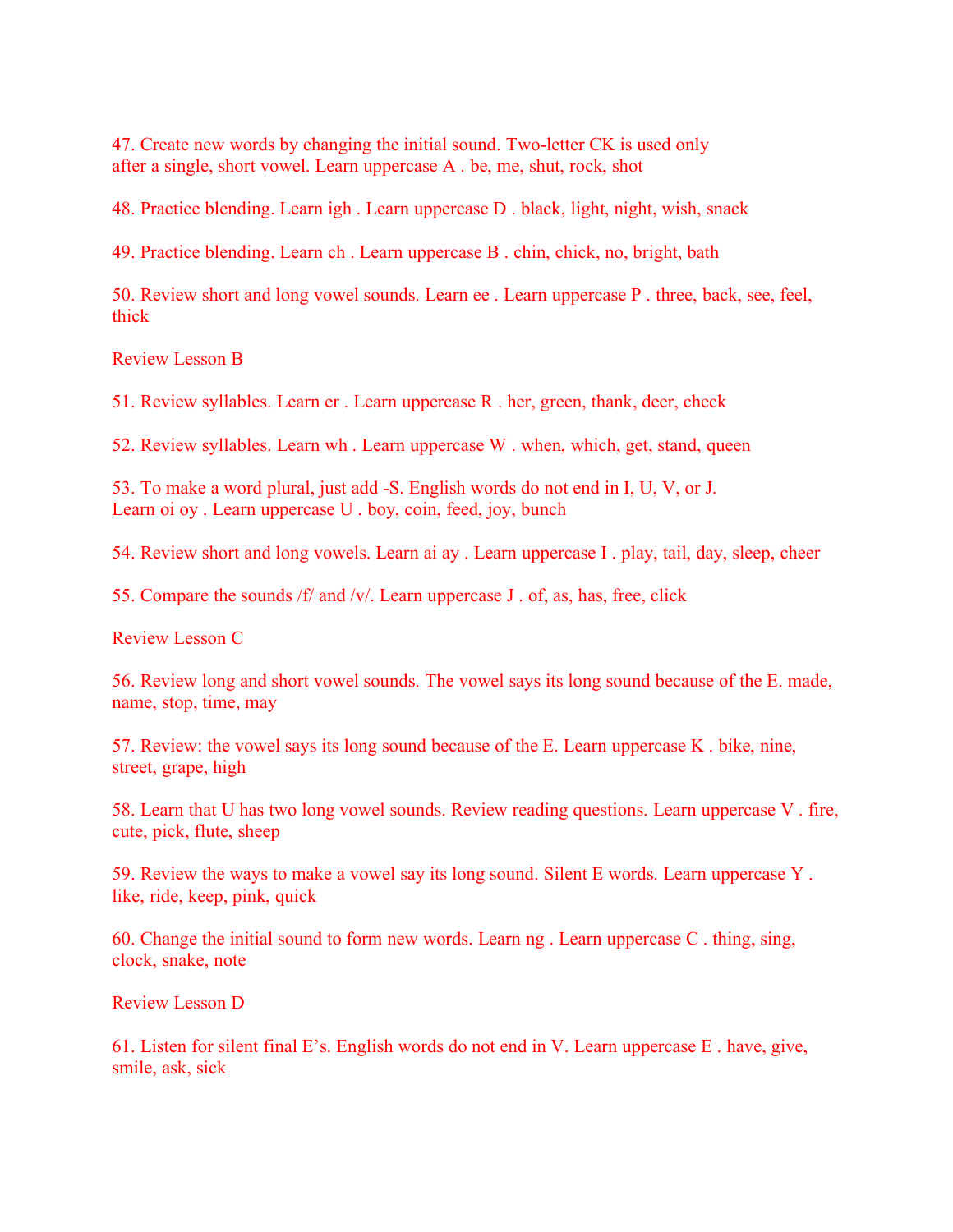62. Review the long sounds of U. English words do not end in U. Learn uppercase O . blue, true, must, save, game

63. Review how to spell Silent Final E words. Learn uppercase Q . take, love, song, drive, glue

64. Learn to rhyme words. Learn ar . Learn uppercase G . car, far, same, jar, ring

65. Practice rhyming words. Learn or . or, for, much, gave, sight

Review Lesson E

66. Learn about broad vowel sounds. Learn uppercase L . want, wash, to, snail, cave,

67. Explore the broad /ü/ sound. We often double ff. Learn uppercase X . put, off, stuff, star, chair

68. Practice short, long, and broad vowels. We often double ll. Learn uppercase Z . ball, tall, do, tray, trail

69. Practice short, long, and broad vowels. We often double ss. class, mess, short, pull, shall

70. Practice rhyming words. We occasionally double other letters. egg, buzz, bring, cake, way

Review Lesson F

71. Test multi-letter vowels and consonants. Learn tch . catch, watch, hill, glass, rope

72. Strategies for reading phonograms with multiple sounds Learn ow . cow, snow, tell, corn, hatch

73. Strategies for reading phonograms with multiple sounds Learn ou . out, round, what, less, sting

74. Strategies for reading phonograms with multiple sounds Learn rough. was, thought, that, wall, king

75. Review syllables and plurals. I, you, your, flour, dough

Review Lesson G

76. Practice rhyming words. pay, paid, say, said, white

77. Read say, says, and said. says, down, right, feet, make

78. English words do not end in I, U, V, or J. Y says long I at the end of a one syllable word. by, show, fly, pass, ate

79. Strategies for reading phonograms with multiple sounds Learn ea . great, my, team, cry, grass 80. Change the initial sound to form new words. Learn oa . read, won, boat, coat, head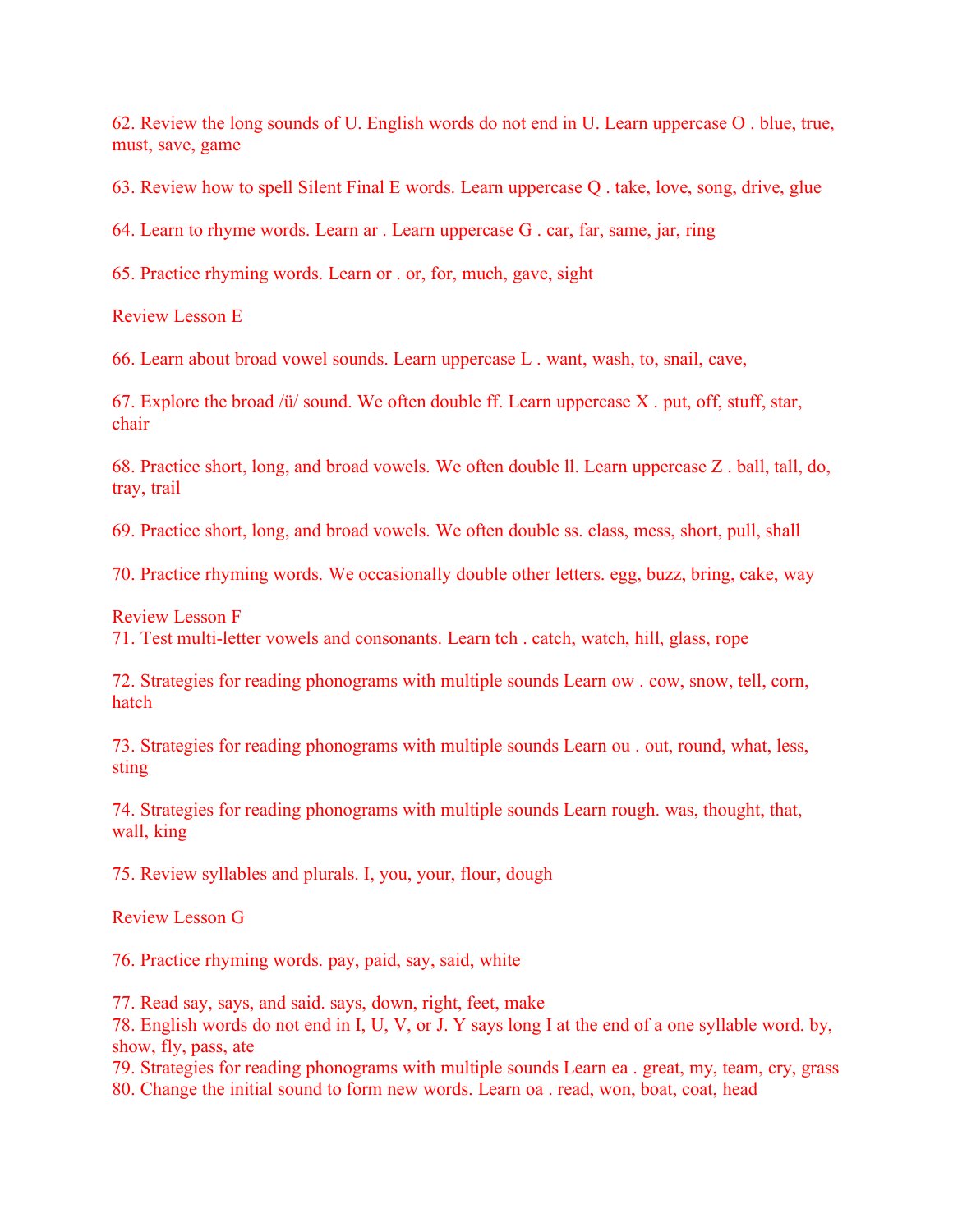### Box 4 Learning Activities

Explain what the student will do to cover the monthly learning goals (Box 3) and materials (Box 2) above. An example is below, If the wording is correct as is, and appropriate to what your child will do, simply copy and paste it into Box 4. Feel free to adjust them according to your planned learning activities in this class.

The first four days of the week the student will complete a phonics lesson from the phonics curriculum mentioned above. The lesson will be taught to them, samples will be worked on the whiteboard or pencil  $\&$  paper to make sure the student comprehends, and the student will then independently work through a daily assignment to make sure they understand and show the ability to complete the learning of the day. Any errors will be corrected. The fifth day of each week the student will learn to read by reading and being read to. This will include books from the list of books in the Learning Materials section above.

(Make additions or deletions as you see fit)

## Box 5 Progress Criteria/Methods of Evaluation

Student monthly progress evaluation is made on the basis of weekly certificated contact, work samples, communications with students, communications with parents, and performance in onsite classes. It is electronically communicated to parents via WINGS.

It is our goal that the student will accomplish approximately 10% of the goals of this course each month, September through June. The level of mastery expected is 70% or higher to progress. Methods of evaluation will include but are not limited to those below, under the direction of an HQ teacher:

- \* observation and/or correction of daily and/or weekly work and progress
- \* daily or weekly discussion of assignments, readings, writings
- \* correction of work done incorrectly
- \* portfolio kept of student work, at least weekly

\*Make additions or deletions as you see fit

#### Box 6 Weekly Hours

Please estimate the number of hours you student will work on this course each week.

#### **\*\*Additional teacher information not to be used in student learning plan**

#### Foundations B

For children who have learned all the sounds of the a-z phonograms and can read short vowel words.

In Foundations B students learn to read and write uppercase letters, become familiar with the letter names, and begin to read and comprehend sentences. They also learn a number of multiletter phonograms and spelling rules that open up tens of thousands of additional words. Students